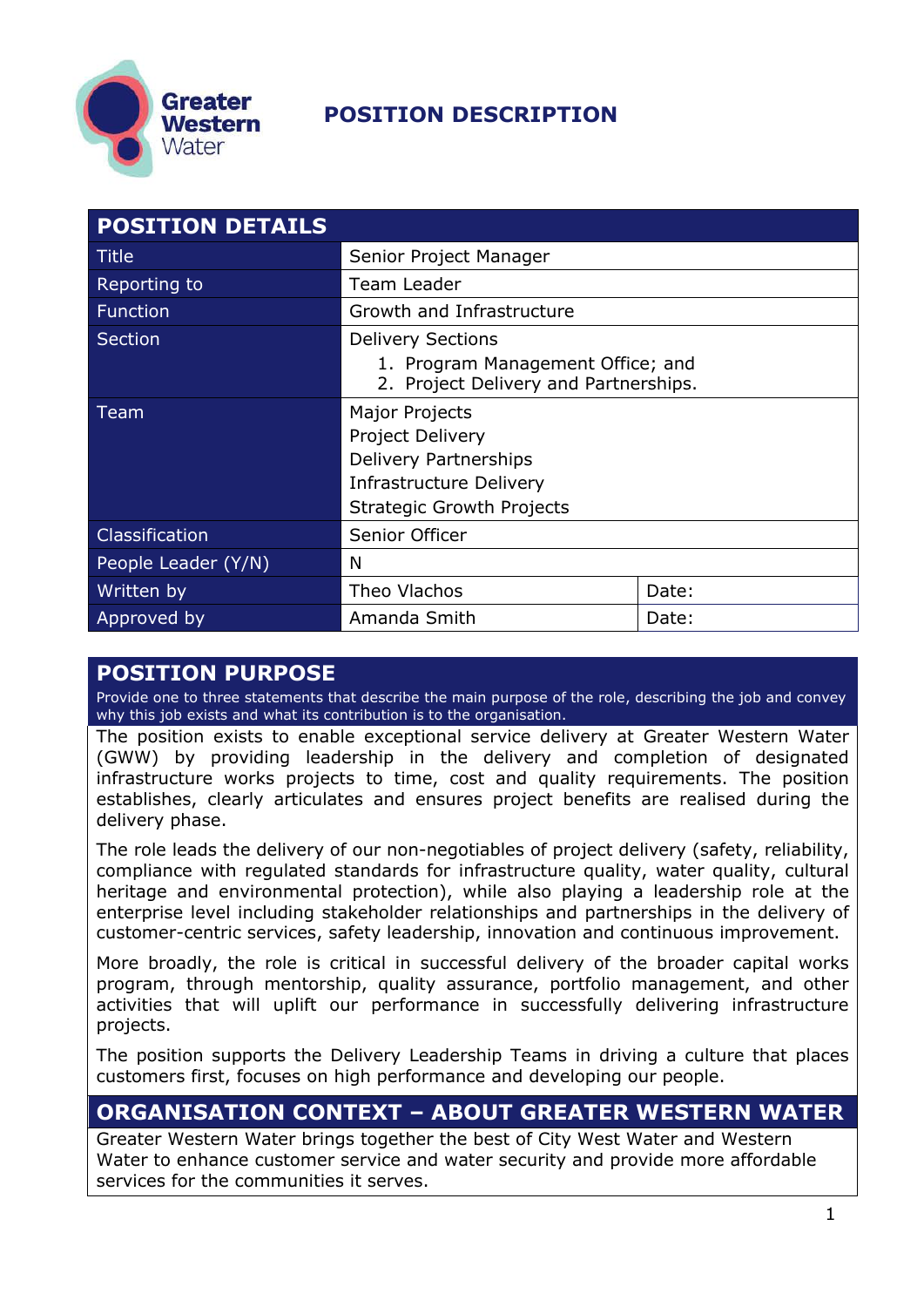

The challenge now and into the future for the organisation, is to continue to develop the organisation, addressing the unprecedented growth being experienced in Melbourne's western corridor, in a way that:

- Delivers value for customers and communities
- Contributes to a highly liveable, viable region
- Cares for the environment
- Leverages partnerships and technology to create future opportunities, and
- Enables a performance focused, safe and inclusive workplace culture where employees can innovate and thrive.

| <b>MAJOR ACCOUNTABILITY AREAS</b>                                                                                                                                                                                                                                                                                                                                                                                                                                                                                                                                                                                                                                                                                                                                                                                                                                                                      |                                                                                                                                                                                                                                                                                                                                                                                                                                                                                                                                                                                                                                                                                                                                   |  |
|--------------------------------------------------------------------------------------------------------------------------------------------------------------------------------------------------------------------------------------------------------------------------------------------------------------------------------------------------------------------------------------------------------------------------------------------------------------------------------------------------------------------------------------------------------------------------------------------------------------------------------------------------------------------------------------------------------------------------------------------------------------------------------------------------------------------------------------------------------------------------------------------------------|-----------------------------------------------------------------------------------------------------------------------------------------------------------------------------------------------------------------------------------------------------------------------------------------------------------------------------------------------------------------------------------------------------------------------------------------------------------------------------------------------------------------------------------------------------------------------------------------------------------------------------------------------------------------------------------------------------------------------------------|--|
| <b>Major Accountability Area</b>                                                                                                                                                                                                                                                                                                                                                                                                                                                                                                                                                                                                                                                                                                                                                                                                                                                                       | <b>Key Performance Indicator</b>                                                                                                                                                                                                                                                                                                                                                                                                                                                                                                                                                                                                                                                                                                  |  |
| <b>Safety</b><br>Be a leader in fostering and<br>promoting safety focused culture<br>including:<br>role modelling of responsibility for<br>$\circ$<br>safety of self and others including<br>peers, contractors, community,<br>$etc.$ ;<br>sharing of lessons learnt and<br>$\circ$<br>observations;<br>continuous safety improvement of<br>$\circ$<br>activities by GWW and its Delivery<br>Partners;<br>identification, calling out and<br>$\circ$<br>reporting of safety incidents, near<br>misses and improvements<br>opportunities;<br>focus on lead and lag indicators to<br>$\circ$<br>generate uplift in safety<br>performance of project<br>coordinating highly effective<br>$\circ$<br>incident investigations and close<br>out any recommendations in a<br>timely manner; and<br>ongoing promotion and<br>$\circ$<br>embedment of GWW safety<br>management tools (including The<br>Bridge). | Exceptional safety culture is embedded<br>$\bullet$<br>across all delivery programs and<br>projects<br>Development and implementation of a<br>$\bullet$<br>safety approach to demonstrate safety<br>leadership and improve safety practices<br>Harnessing learnings from delivery<br>$\bullet$<br>partners and stakeholders<br>Lead by example in all areas of safety;<br>$\bullet$<br>All activities are carried out safely;<br>$\bullet$<br>All programs and projects comply with<br>$\bullet$<br>relevant safety Acts and Legislation;<br>Safety incidents, near misses and safety<br>$\bullet$<br>improvements are appropriately<br>identified, notified, investigated,<br>escalated, recorded and all findings<br>addressed; |  |
| <b>Quality and Environmental</b><br>Ensure all projects are delivered in line<br>with relevant legislations;                                                                                                                                                                                                                                                                                                                                                                                                                                                                                                                                                                                                                                                                                                                                                                                           | All required approvals sought and in<br>$\bullet$<br>place for various stages of projects;<br>projects<br>with<br>All<br>comply<br>relevant<br>$\bullet$<br>legislations;                                                                                                                                                                                                                                                                                                                                                                                                                                                                                                                                                         |  |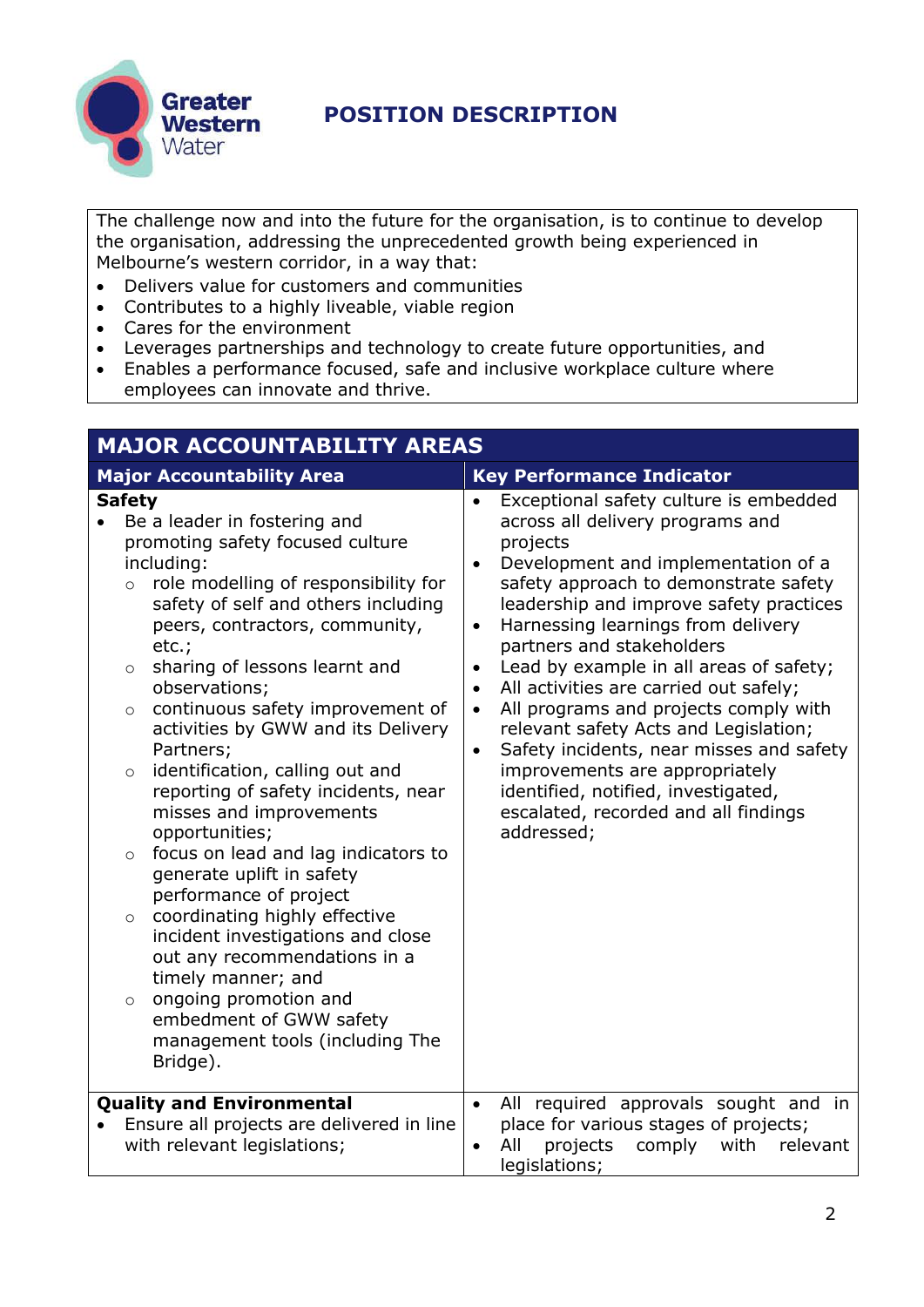

| ٠ | Ensure all projects are delivered with<br>compliance with GWW policies and<br>procedures;<br>Ensure all assets / infrastructure<br>delivered comply with the relevant<br>standard and quality specified by GWW                                                                                                                                                                                                                                                                                                                                                                                                                                                                                                                                                                                                                                                                                                                                                                                                                                                                                                                                                                                                                                                                                                                                                                    | $\bullet$<br>$\bullet$                                                     | All projects comply with all relevant<br>GWW policies and procedures;<br>Ongoing management of project and<br>line with<br>contracts<br>in<br>developed<br>specifications and GWW requirements                                                                                                                                                                                                                                                                                                                                                                                         |
|---|-----------------------------------------------------------------------------------------------------------------------------------------------------------------------------------------------------------------------------------------------------------------------------------------------------------------------------------------------------------------------------------------------------------------------------------------------------------------------------------------------------------------------------------------------------------------------------------------------------------------------------------------------------------------------------------------------------------------------------------------------------------------------------------------------------------------------------------------------------------------------------------------------------------------------------------------------------------------------------------------------------------------------------------------------------------------------------------------------------------------------------------------------------------------------------------------------------------------------------------------------------------------------------------------------------------------------------------------------------------------------------------|----------------------------------------------------------------------------|----------------------------------------------------------------------------------------------------------------------------------------------------------------------------------------------------------------------------------------------------------------------------------------------------------------------------------------------------------------------------------------------------------------------------------------------------------------------------------------------------------------------------------------------------------------------------------------|
|   | <b>Delivery of Projects</b><br>Delivery of allocated Major or Complex<br>and Multi-Faceted Capital Projects in<br>line with GWWs Project Delivery<br>Frameworks to achieve the defined<br>objectives in line with GWW strategy of<br>being an exceptional service provider<br>including;<br>Active<br>management of safety<br>$\bullet$<br>throughout the project lifecycle;<br>Delivery of projects in accordance<br>$\bullet$<br>endorsed<br>with<br>Project<br>an<br>Management Plan and Contract<br>Management Plans;<br>Active tracking project schedule<br>$\bullet$<br>and cost;<br>Active tracking and management of<br>$\bullet$<br>projects risks;<br>Maintaining positive relationships<br>٠<br>with stakeholders and delivery<br>partners;<br>Ongoing promotion, use<br>and<br>embedment of GWW<br>project<br>management tools;<br>Maintaining<br>good<br>governance<br>throughout project lifecycle (i.e.<br>review, approvals, handover); and<br>Providing the highest value to<br>customers.<br>Decision making and implementation of<br>actions based on an understanding of<br>risk, competing<br>needs within the<br>organisation and interaction between<br>internal stakeholders.<br>Procure<br>and<br>delivery<br>manage<br>partnerships,<br>supplier<br>manage<br>construction<br>relationships<br>and<br>contracts in accordance with GWW<br>requirements. | $\bullet$<br>$\bullet$<br>$\bullet$<br>$\bullet$<br>$\bullet$<br>$\bullet$ | Completion of capital works projects<br>based on sound decision making in a<br>safe, compliant, efficient, cost-effective<br>manner and in line agreed stakeholders<br>and customer requirements;<br>Development and implementation of<br>appropriate project management plans<br>and contract management plans<br>All Procurement complies with GWW<br>policies and guidelines;<br>Ongoing management and recording of<br>Delivery Partners performance;<br>Timeliness and accuracy of reports<br>issued; and<br>Contractual problems resolved without<br>escalation to higher level. |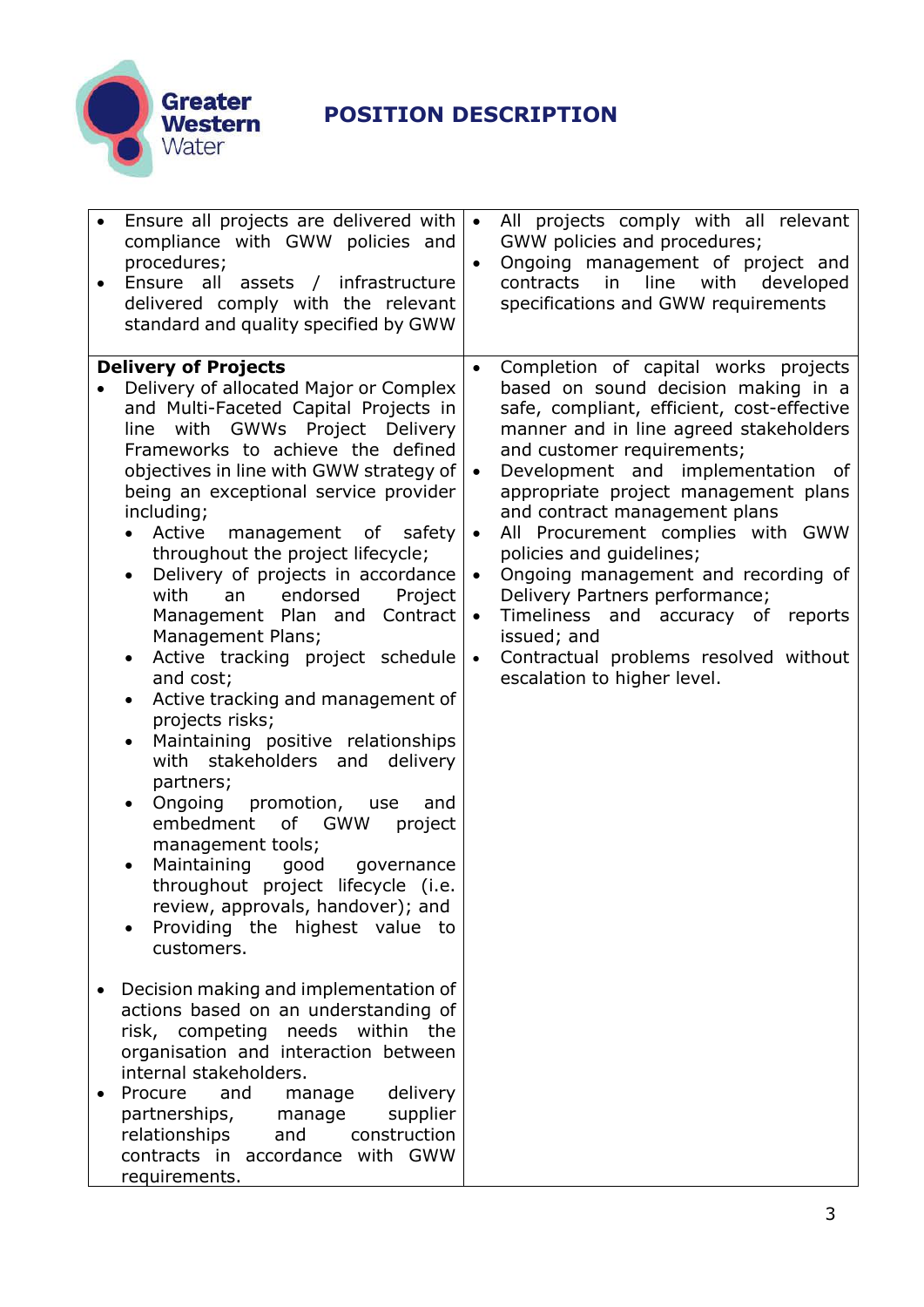

| <b>Financial Management of Projects</b><br>Ongoing management of projects budgets<br>including;<br>Tracking of projects costs against<br>projects total approved budgets<br>and allocated annual budgets;<br>Accurate<br>budget<br>planning,<br>$\bullet$<br>forecasting and reporting;<br>Review of contractor cashflow data,<br>$\bullet$<br>claims and variations;<br>When<br>applicable,<br>contractors<br>payments in accordance with the<br>Payment of Security Act.                                                                                                                                                                                                                                                                                                                                          | All projects have appropriate financial<br>$\bullet$<br>oversight including accurate and timely<br>reporting;<br>All financial approvals are in place prior<br>$\bullet$<br>to proceeding;<br>Contractors' claims and variations timely<br>$\bullet$<br>assessed and paid in accordance with the<br>relevant contract or act.                                                                                                                                                          |
|---------------------------------------------------------------------------------------------------------------------------------------------------------------------------------------------------------------------------------------------------------------------------------------------------------------------------------------------------------------------------------------------------------------------------------------------------------------------------------------------------------------------------------------------------------------------------------------------------------------------------------------------------------------------------------------------------------------------------------------------------------------------------------------------------------------------|----------------------------------------------------------------------------------------------------------------------------------------------------------------------------------------------------------------------------------------------------------------------------------------------------------------------------------------------------------------------------------------------------------------------------------------------------------------------------------------|
| <b>Stakeholder Engagement</b><br>Ongoing development and<br>implementation of appropriate<br><b>Stakeholder and Community</b><br>Engagement Management Plan that<br>includes:<br><b>Identification</b><br>affected<br><b>of</b><br>all<br>stakeholders;<br>Engage with, build, maintain and<br>$\bullet$<br>improve (individually, project level<br>and GWW's) relationships with<br>stakeholders including other<br>utilities, Local Councils,<br>Department of Transport, EPA,<br>Registered Aboriginal Parties,<br>DELWP, other government<br>organizations, Delivery Partners,<br>etc.; and<br>As required, liaise with affected<br>residents and landowners to ensure<br>high<br>satisfaction,<br>customer<br>including<br>easement<br>and<br>land<br>acquisition as required for the<br>delivery of projects. | Contribute to ensuring projects are well<br>$\bullet$<br>regarded within the community and<br>GWW reputation is maintained;<br>Improvement of GWW relationships with<br>all stakeholders;<br>Stakeholder issues are addressed and<br>$\bullet$<br>resolved without escalation;<br>Contribute information and reports to<br>$\bullet$<br>other GWW sections and work groups as<br>required; and<br>Engagement<br>with<br>stakeholders<br>is<br>$\bullet$<br>effective and professional. |
| <b>Personal Leadership</b><br>Represents and promotes delivery of<br>builds<br>relationships<br>projects<br>and<br>external<br>across<br>internal<br>and<br>stakeholders, including<br>with<br>our                                                                                                                                                                                                                                                                                                                                                                                                                                                                                                                                                                                                                  | Is an instrumental part of the teams<br>succession planning and steps in for<br>team leader, as required;<br>Promotes and strengthens a culture of<br>positive and successful outcomes;                                                                                                                                                                                                                                                                                                |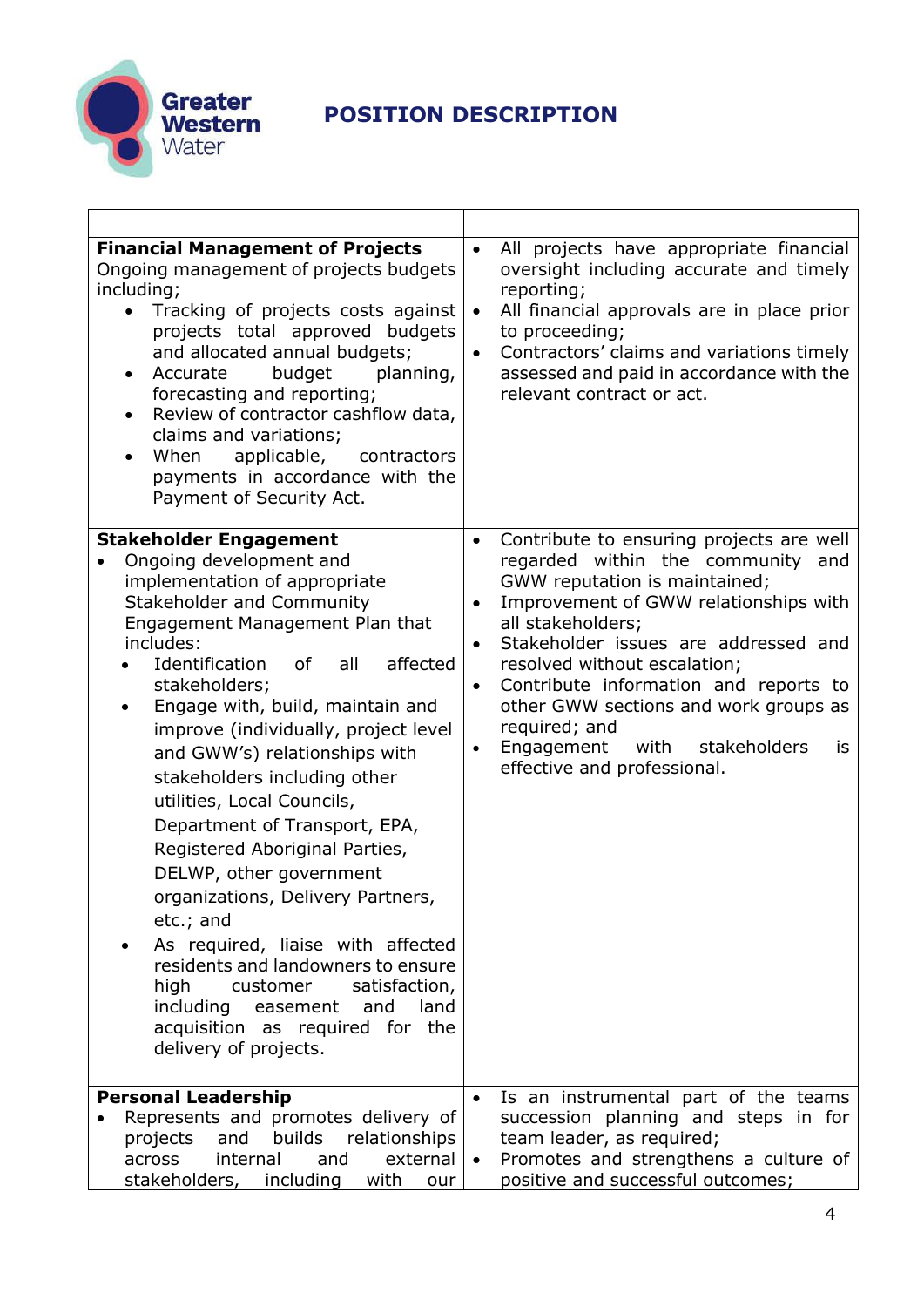

| service providers, to deliver a one<br>GWW experience for our customers,<br>and ensure services are efficient and<br>relevant.<br>A champion within the team and across<br>the business for safety and customer<br>centric project delivery<br>Demonstrates the people attributes<br>outlined in our business strategy<br>agile, diverse and trusted.<br><b>Shares</b><br>knowledge<br>and<br>provides<br>and coaching<br>to other<br>mentoring<br>personnel.<br><b>Supports</b><br>the Team<br>Leader<br>and<br>Manager<br>in program<br>management<br>activities<br>Supports a culture of energised, open,<br>transparent, honest communications<br>to<br>encourage team<br>participation,<br>ownership and increased motivation<br>Mentoring, developing and supporting<br>$\bullet$<br>GWW people (i.e. Project Engineers<br>and Project Management) | and<br>strengthens<br>Promotes<br>project<br>$\bullet$<br>delivery teams reputation internally and<br>externally, creating trust that project<br>delivery teams will deliver successful<br>outcomes;<br>Safety and Customer centric culture is<br>$\bullet$<br>the normal way of working. Lead to<br>continuous improvement activities;<br>Undertakes formal or informal mentoring<br>$\bullet$<br>tasks as required;<br>Undertake program management tasks<br>$\bullet$<br>as required and systems improvements<br>where input is sought. |
|----------------------------------------------------------------------------------------------------------------------------------------------------------------------------------------------------------------------------------------------------------------------------------------------------------------------------------------------------------------------------------------------------------------------------------------------------------------------------------------------------------------------------------------------------------------------------------------------------------------------------------------------------------------------------------------------------------------------------------------------------------------------------------------------------------------------------------------------------------|--------------------------------------------------------------------------------------------------------------------------------------------------------------------------------------------------------------------------------------------------------------------------------------------------------------------------------------------------------------------------------------------------------------------------------------------------------------------------------------------------------------------------------------------|
| <b>Standard Accountability</b>                                                                                                                                                                                                                                                                                                                                                                                                                                                                                                                                                                                                                                                                                                                                                                                                                           | Contribute to the on-going development<br>$\bullet$<br>of a zero harm WH&S culture.                                                                                                                                                                                                                                                                                                                                                                                                                                                        |
| Take care of own and colleagues Health,<br>Safety and Wellbeing (HSW) through<br>proactively supporting GWW's zero harm<br>culture and safety leadership.                                                                                                                                                                                                                                                                                                                                                                                                                                                                                                                                                                                                                                                                                                | Monitor compliance of WH&S systems<br>$\bullet$<br>and procedures.<br>Actively monitor the workplace to<br>determine the presence of hazards and<br>take appropriate action to rectify any<br>hazards found.<br>participate in WH&S project groups and<br>$\bullet$<br>committees as required.<br>Actively report on delivery partners<br>$\bullet$                                                                                                                                                                                        |
|                                                                                                                                                                                                                                                                                                                                                                                                                                                                                                                                                                                                                                                                                                                                                                                                                                                          | health and safety performance including<br>monthly reporting indicators and other<br>as required.                                                                                                                                                                                                                                                                                                                                                                                                                                          |

#### **RELATIONSHIPS AND STAKEHOLDERS**

Outline the position's requirements for internal and external communication/negotiation/contact with other people or groups

Concentrate on those communication requirements that are critical to the achievement of the position's primary objective(s).

List any committees, etc the position will be involved with (internally or externally).

| <b>Internal</b> | • Section Manager                                   |  |
|-----------------|-----------------------------------------------------|--|
|                 | <b>1.</b> General Manager Growth and Infrastructure |  |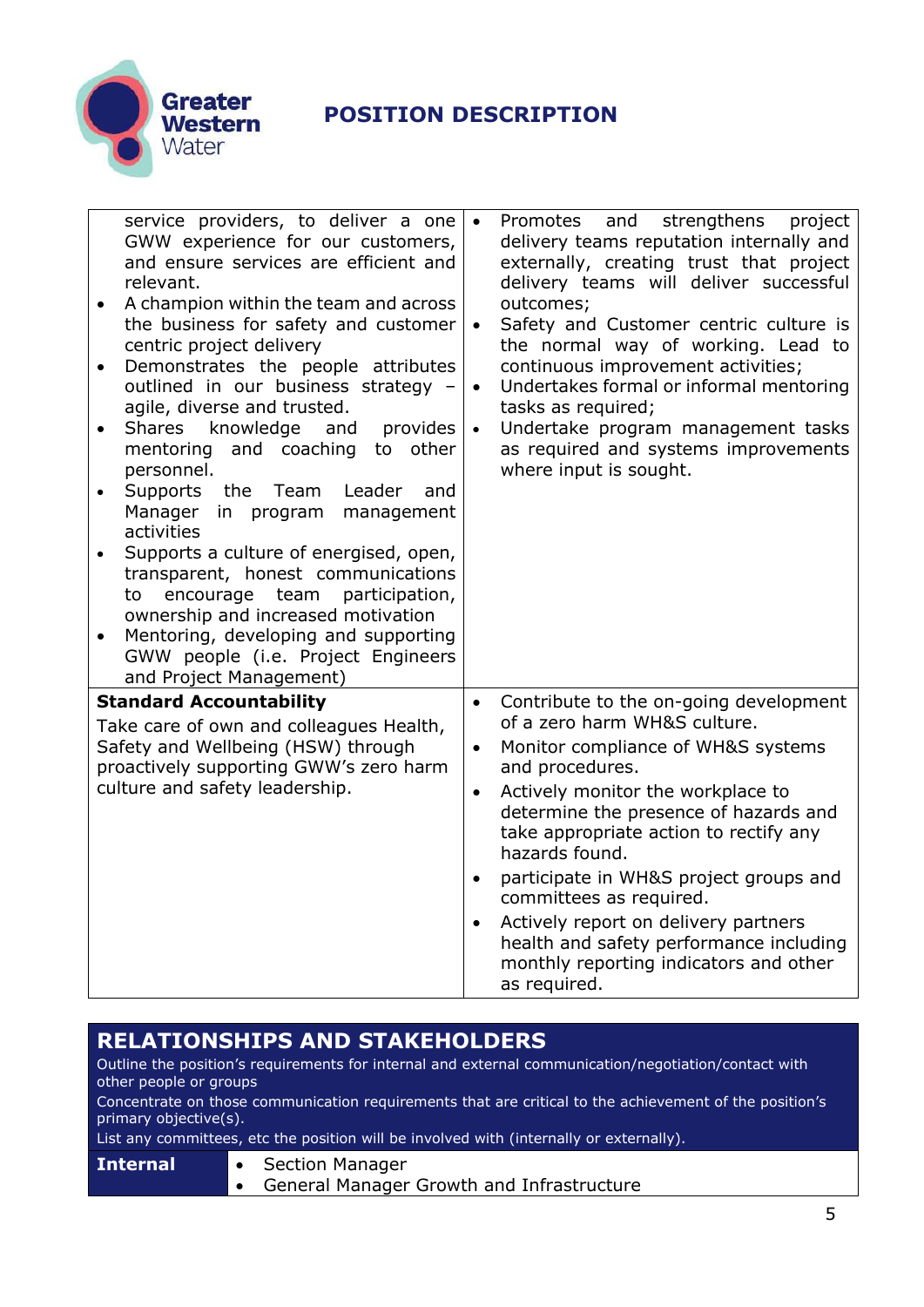

|                 | • All management levels of GWW<br>Team Members and Technical Staff<br>• Service Planning, Operations, Infrastructure Quality Teams<br>• Procurement, Financial and Corporate Services                                                                                                                 |
|-----------------|-------------------------------------------------------------------------------------------------------------------------------------------------------------------------------------------------------------------------------------------------------------------------------------------------------|
| <b>External</b> | Local Councils, Government agencies including DELWP, EPA Vic,<br>DoH; Registered Aboriginal Parties, Melbourne Water and<br>Catchment Management Authorities, Department of Transport,<br>MRP, Gas and Electricity Authorities, Water Authorities, Delivery<br>Partners, Landowners, Community Groups |

| <b>SKILLS, EXPERIENCE and TECHNICAL KNOWLEDGE</b> |                               |                                                                                                                                                                                                                                                                            |
|---------------------------------------------------|-------------------------------|----------------------------------------------------------------------------------------------------------------------------------------------------------------------------------------------------------------------------------------------------------------------------|
| <b>Enterprise Skills</b>                          |                               | <b>Proficiency</b>                                                                                                                                                                                                                                                         |
| <b>Critical Thinking</b>                          |                               | Advanced                                                                                                                                                                                                                                                                   |
| Communicating with Influence                      |                               | Advanced                                                                                                                                                                                                                                                                   |
| Stakeholder & Relationship Management             |                               | Advanced                                                                                                                                                                                                                                                                   |
| Safety Leadership                                 |                               | Advanced                                                                                                                                                                                                                                                                   |
| <b>Delivering Results</b>                         |                               | Advanced                                                                                                                                                                                                                                                                   |
| <b>Financial Awareness</b>                        |                               | Advanced                                                                                                                                                                                                                                                                   |
| <b>Technical</b><br><b>Knowledge</b>              | government environment.       | • Sound understanding and proven construction and project<br>management experience of multi-disciplinary complex<br>projects, preferably in the water industry, utilities or                                                                                               |
|                                                   |                               | • Be able to manage design, engineering, construction,<br>commissioning and handover phases for capital works<br>(involving water, wastewater and recycled water network,<br>treatment plant, pumping and storage assets) programs.                                        |
|                                                   |                               | • Understanding of the various regulatory, legislative and Act<br>requirements as these relate to capital works activities.                                                                                                                                                |
|                                                   | WSAA and MRWA codes.          | • Sound understanding of relevant Australian Standards,                                                                                                                                                                                                                    |
|                                                   | environment                   | • Experience & knowledge in procurement and contract<br>management for infrastructure projects, especially in utility                                                                                                                                                      |
| <b>Experience</b>                                 | <b>Essential</b><br>$\bullet$ | Advanced project management and technical skills capable<br>of managing multiple ongoing complex capital works<br>projects, including design and construction.<br>Ability to manage competing priorities while delivering<br>multiple capital projects on time and budget. |